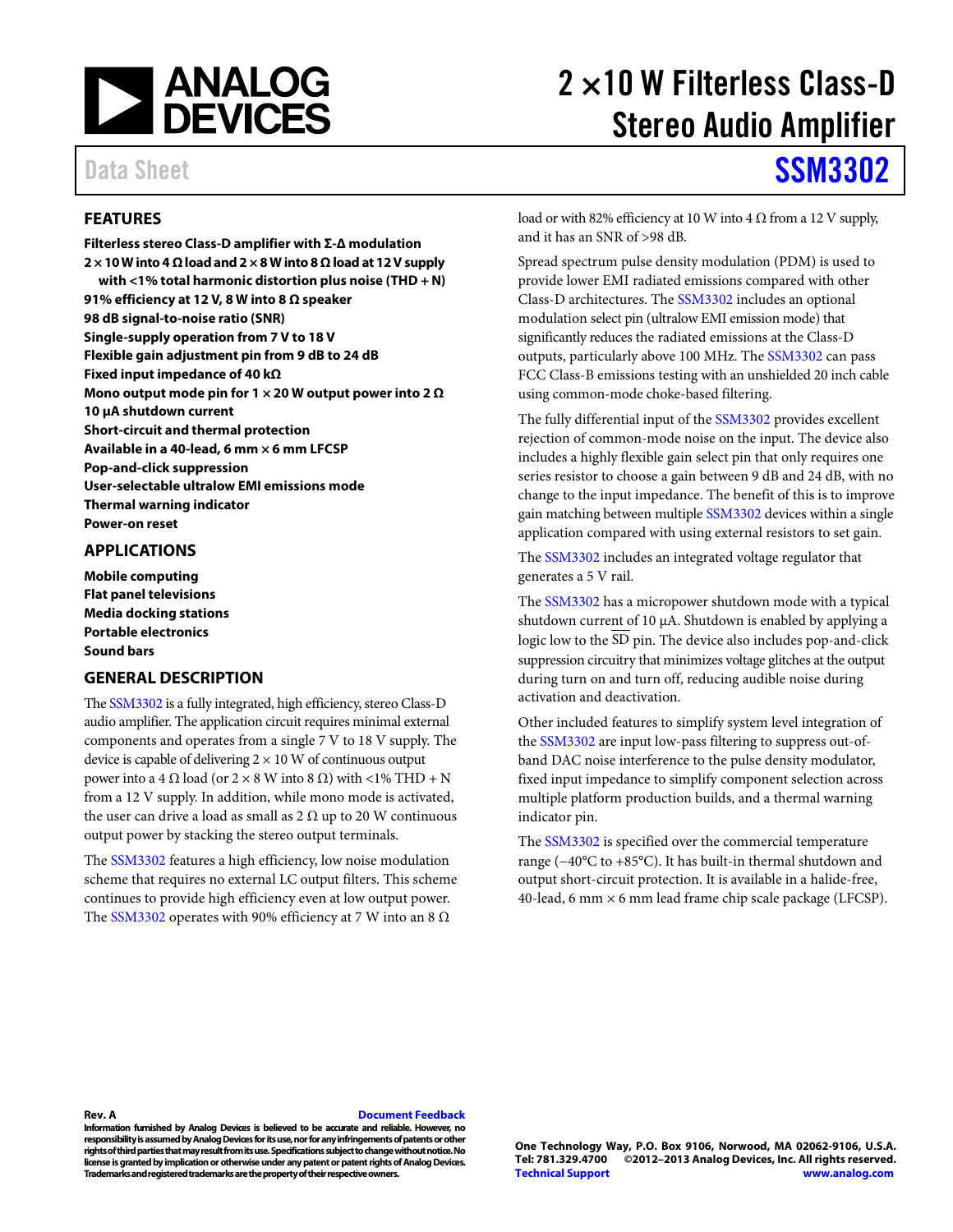## **TABLE OF CONTENTS**

## <span id="page-1-0"></span>**REVISION HISTORY**

 $5/13$ —Rev. 0 to Rev. A Changed Voltage Rating from 6.3 V to 35 V in Bootstrap 2/12-Revision 0: Initial Version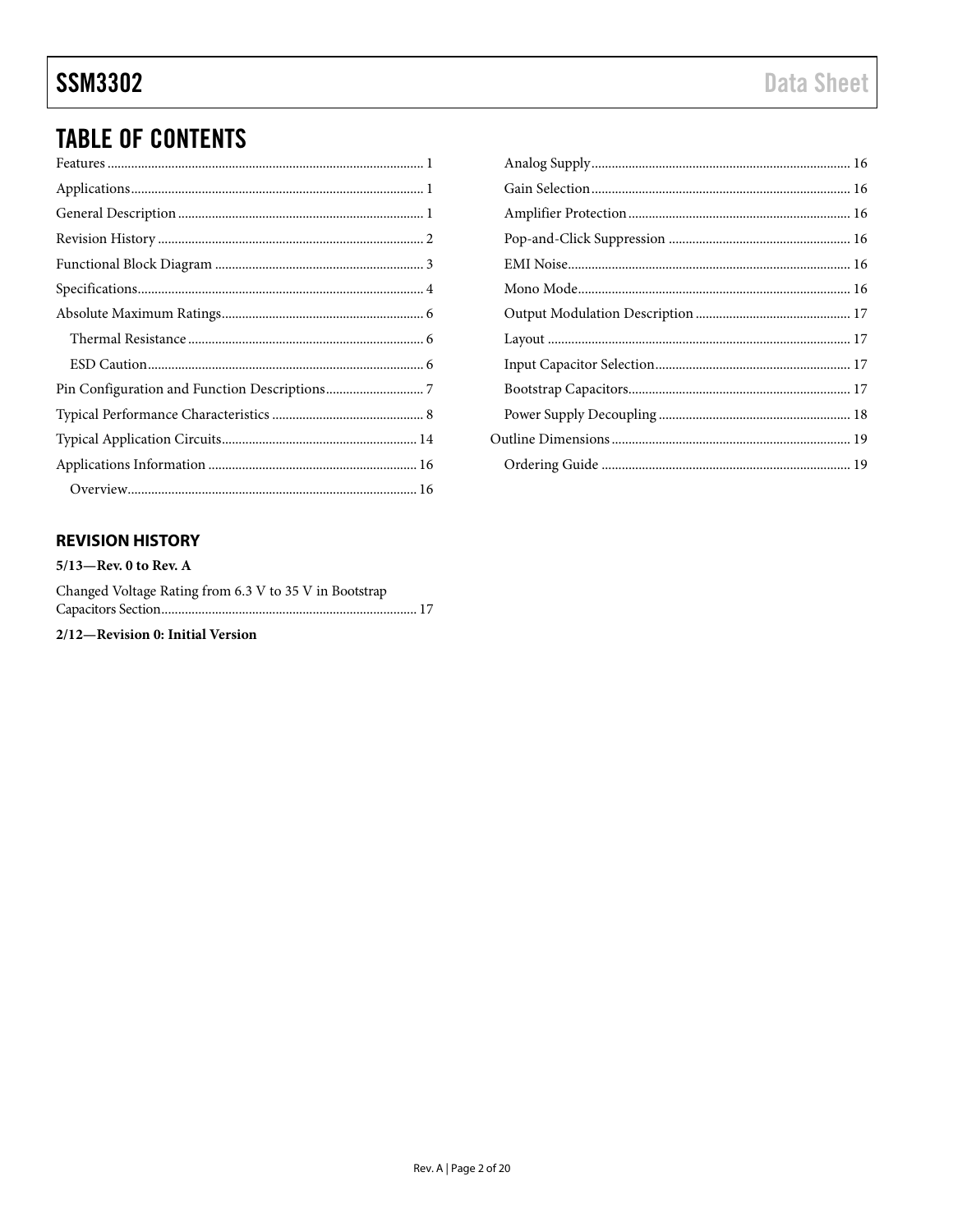## <span id="page-2-0"></span>FUNCTIONAL BLOCK DIAGRAM

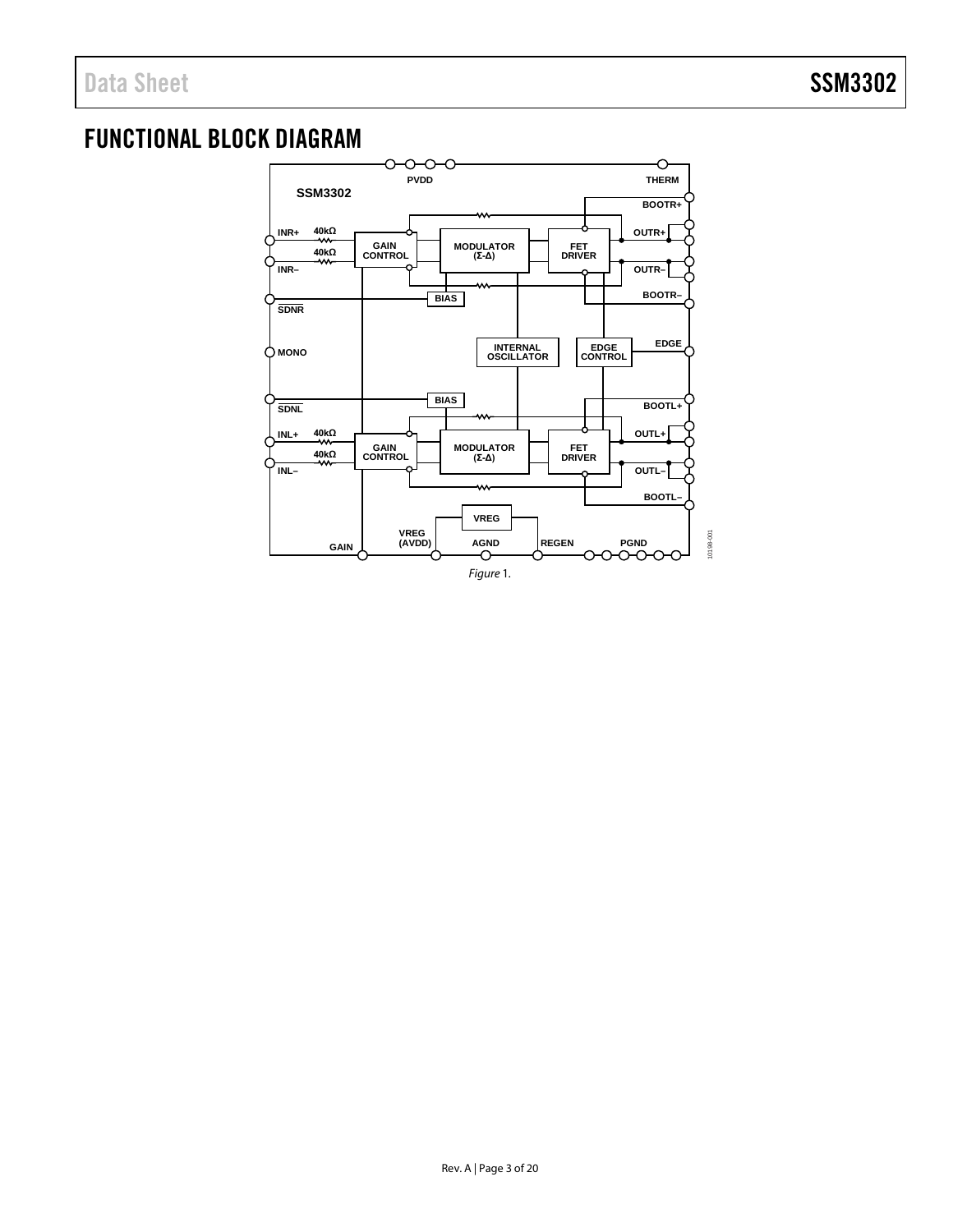## <span id="page-3-0"></span>**SPECIFICATIONS**

 $PVDD = 12$  V,  $T_A = 25^{\circ}\text{C}$ ,  $R_L = 8 \Omega + 64 \mu\text{H}$ ,  $EDGE = AGND$ ,  $gain = 9$  dB,  $VREG = off$ , unless otherwise noted.

### **Table 1.**

| <b>Parameter</b>                                                                                  | Symbol                                                         | <b>Test Conditions/Comments</b><br>Min                                                                             |          | <b>Typ</b>        | <b>Max</b> | Unit          |
|---------------------------------------------------------------------------------------------------|----------------------------------------------------------------|--------------------------------------------------------------------------------------------------------------------|----------|-------------------|------------|---------------|
| <b>DEVICE CHARACTERISTICS</b>                                                                     |                                                                |                                                                                                                    |          |                   |            |               |
| Output Power/Channel<br>$P_{O}$<br>$R_L = 8 \Omega$ , THD = 1%, f = 1 kHz, 20 kHz BW, PVDD = 15 V |                                                                |                                                                                                                    | $12^{1}$ |                   | W          |               |
|                                                                                                   |                                                                | $R_L = 8 \Omega$ , THD = 1%, f = 1 kHz, 20 kHz BW, PVDD = 12 V                                                     |          | 8                 |            | W             |
|                                                                                                   |                                                                | $R_L = 8 \Omega$ , THD = 1%, f = 1 kHz, 20 kHz BW, PVDD = 7 V                                                      |          | 2.7               |            | W             |
|                                                                                                   |                                                                | $R_L = 8 \Omega$ , THD = 10%, f = 1 kHz, 20 kHz BW, PVDD = 15 V                                                    |          | 15 <sup>1</sup>   |            | W             |
|                                                                                                   |                                                                | $R_L = 8 \Omega$ , THD = 10%, f = 1 kHz, 20 kHz BW, PVDD = 12 V                                                    |          | 10                |            | W             |
|                                                                                                   | $R_L = 8 \Omega$ , THD = 10%, f = 1 kHz, 20 kHz BW, PVDD = 7 V |                                                                                                                    |          | 3.2               |            | W             |
|                                                                                                   |                                                                | $R_L = 4 \Omega$ , THD = 1%, f = 1 kHz, 20 kHz BW, PVDD = 15 V                                                     |          | $20^{1}$          |            | W             |
|                                                                                                   |                                                                | $R_L = 4 \Omega$ , THD = 1%, f = 1 kHz, 20 kHz BW, PVDD = 12 V                                                     |          | $13^{1}$          |            | W             |
|                                                                                                   |                                                                | $R_L = 4 \Omega$ , THD = 1%, f = 1 kHz, 20 kHz BW, PVDD = 7 V                                                      |          | 4.8               |            | W             |
|                                                                                                   |                                                                | $R_L = 4 \Omega$ , THD = 10%, f = 1 kHz, 20 kHz BW, PVDD = 15 V                                                    |          | $24^{1}$          |            | W             |
|                                                                                                   |                                                                | $R_L = 4 \Omega$ , THD = 10%, f = 1 kHz, 20 kHz BW, PVDD = 12 V                                                    |          | 16 <sup>1</sup>   |            | W             |
|                                                                                                   |                                                                | $R_L = 4 \Omega$ , THD = 10%, f = 1 kHz, 20 kHz BW, PVDD = 7 V                                                     |          | 5.7               |            | W             |
|                                                                                                   |                                                                | $R_L = 2 \Omega$ , THD = 1%, f = 1 kHz, 20 kHz BW, PVDD = 12 V<br>(mono mode)                                      |          | 29 <sup>2</sup>   |            | W             |
|                                                                                                   |                                                                | $R_L = 2 \Omega$ , THD = 1%, f = 1 kHz, 20 kHz BW, PVDD = 7 V<br>(mono mode)                                       |          | $9.4^2$           |            | W             |
|                                                                                                   |                                                                | $R_L = 2 \Omega$ , THD = 10%, f = 1 kHz, 20 kHz BW, PVDD = 12 V<br>(mono mode)                                     |          | 36.6 <sup>2</sup> |            | W             |
|                                                                                                   |                                                                | $R_L = 2 \Omega$ , THD = 10%, f = 1 kHz, 20 kHz BW, PVDD = 7 V<br>(mono mode)                                      |          | 12.7 <sup>2</sup> |            | W             |
| Efficiency                                                                                        | η                                                              | $P_0 = 7$ W, 8 $\Omega$ , PVDD = 12 V, EDGE = low (normal operation)                                               |          | 91.5              |            | %             |
|                                                                                                   |                                                                | $P_0 = 7$ W, 8 $\Omega$ , PVDD = 12 V, EDGE = AVDD (ultralow                                                       |          | 82                |            | $\frac{0}{0}$ |
|                                                                                                   |                                                                | EMI mode)                                                                                                          |          |                   |            |               |
| <b>Total Harmonic</b><br>Distortion + Noise                                                       | $THD + N$                                                      | $P_0 = 5$ W into 8 Ω, $f = 1$ kHz, PVDD = 12 V                                                                     |          | 0.01              |            | %             |
| Input Common-Mode<br>Voltage Range                                                                | $V_{CM}$                                                       |                                                                                                                    | 1.0      |                   | $AVDD-1$   | V             |
| Common-Mode<br>Rejection Ratio                                                                    | <b>CMRR</b>                                                    | $V_{CM}$ = 2.5 V $\pm$ 100 mV at 1 kHz, output referred                                                            |          | 43                |            | dB            |
| <b>Channel Separation</b>                                                                         | <b>X</b> TALK                                                  | $P_0 = 0.5 W$ , f = 1 kHz                                                                                          |          | 80                |            | dB            |
| Average Switching<br>Frequency                                                                    | $f_{\text{SW}}$                                                |                                                                                                                    |          | 300               |            | kHz           |
| <b>Differential Output</b>                                                                        | Voos                                                           | $Gain = 9 dB$                                                                                                      |          |                   | 3.0        | mV            |
| Offset Voltage                                                                                    |                                                                |                                                                                                                    |          |                   |            |               |
| POWER SUPPLY                                                                                      |                                                                |                                                                                                                    |          |                   |            |               |
| Supply Voltage Range                                                                              | <b>PVDD</b>                                                    | <b>Guaranteed from PSRR test</b>                                                                                   | 7        |                   | 18         | V             |
| Power Supply Rejection<br>Ratio                                                                   | <b>PSRR<sub>DC</sub></b>                                       | $PVDD = 7 V$ to 15 V, dc input floating                                                                            |          | 70                |            | dB            |
|                                                                                                   | <b>PSRRAC</b>                                                  | $V_{RIPPLE}$ = 100 mV at 1 kHz, inputs are ac grounded, $C_{IN}$ = 0.1 µF                                          |          | 80                |            | dB            |
| <b>Supply Current (Stereo)</b><br><b>I</b> sypvDD                                                 |                                                                | $V_{IN} = 0 V$ , load = 8 $\Omega$ + 68 $\mu$ H, PVDD = 15 V, VREGEN = AVDD<br>(internal V <sub>REG</sub> active)  |          | 12.2              |            | mA            |
|                                                                                                   |                                                                | $V_{IN} = 0 V$ , load = 8 $\Omega$ + 68 µH, PVDD = 15 V, VREGEN = AGND<br>(internal V <sub>REG</sub> disabled)     |          | 6.2               |            | mA            |
|                                                                                                   |                                                                | $V_{IN} = 0$ V, load = 8 $\Omega$ + 68 $\mu$ H, PVDD = 12 V, VREGEN = AGND<br>(internal V <sub>REG</sub> disabled) |          | 5                 |            | mA            |
|                                                                                                   |                                                                | $V_{IN} = 0 V$ , load = 8 $\Omega$ + 68 µH, PVDD = 7 V, VREGEN = AGND<br>(internal V <sub>REG</sub> disabled)      |          | 3                 |            | mA            |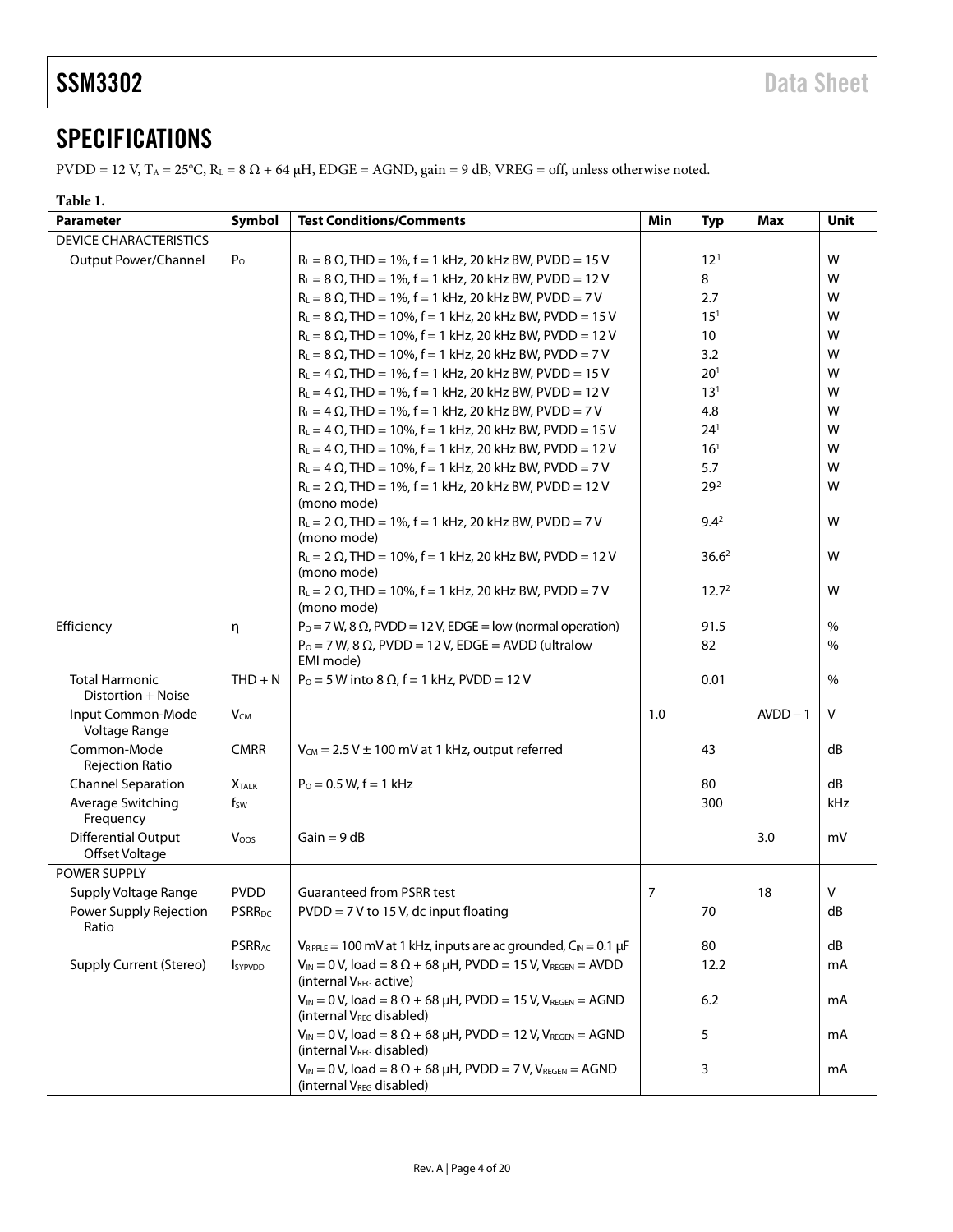<span id="page-4-0"></span>

| <b>SSM3302</b> |
|----------------|
|                |

| <b>Test Conditions/Comments</b><br><b>Parameter</b><br>Symbol                                                                                     |                  | Min                                                                                                                            | <b>Typ</b> | <b>Max</b> | Unit |           |
|---------------------------------------------------------------------------------------------------------------------------------------------------|------------------|--------------------------------------------------------------------------------------------------------------------------------|------------|------------|------|-----------|
| $V_{IN} = 0$ V, load = 8 $\Omega$ + 68 $\mu$ H, PVDD = 15 V, V <sub>REGEN</sub> = AGND<br><b>I</b> syavdd<br>(internal V <sub>REG</sub> disabled) |                  |                                                                                                                                | 5.85       |            | mA   |           |
|                                                                                                                                                   |                  | $V_{IN} = 0$ V, load = 8 $\Omega$ + 68 $\mu$ H, PVDD = 12 V, V <sub>REGEN</sub> = AGND<br>(internal V <sub>REG</sub> disabled) |            | 5.8        |      | mA        |
|                                                                                                                                                   |                  | $V_{IN} = 0$ V, load = 8 $\Omega$ + 68 $\mu$ H, PVDD = 7 V, VREGEN = AGND<br>(internal V <sub>REG</sub> disabled)              |            | 5.6        |      | mA        |
| Shutdown Current                                                                                                                                  | <b>I</b> sp      | $\overline{SD}$ = AGND                                                                                                         |            | 10         |      | μA        |
| <b>ANALOG SUPPLY</b>                                                                                                                              |                  |                                                                                                                                |            |            |      |           |
| <b>External Supply Voltage</b>                                                                                                                    | <b>AVDD</b>      | Permissible range for external AVDD, VREGEN = AGND                                                                             | 4.5        |            | 5.5  | $\vee$    |
| On-Board Regulator                                                                                                                                | <b>VVRFG</b>     |                                                                                                                                |            | 5          |      | v         |
| <b>Regulator Current</b>                                                                                                                          | <b>VRFG</b>      |                                                                                                                                |            | 20         |      | mA        |
| <b>Regulator Power Supply</b><br>Rejection                                                                                                        | <b>PSRRVREG</b>  |                                                                                                                                |            | 70         |      | dB        |
| <b>GAIN CONTROL</b>                                                                                                                               |                  |                                                                                                                                |            |            |      |           |
| Closed-Loop Voltage Gain                                                                                                                          | $A_V$            | See Table 5 for gain options                                                                                                   | 9          |            | 24   | dB        |
| Input Impedance                                                                                                                                   | $Z_{IN}$         |                                                                                                                                |            | 40         |      | $k\Omega$ |
| SHUTDOWN CONTROL                                                                                                                                  |                  |                                                                                                                                |            |            |      |           |
| Input Voltage High                                                                                                                                | V <sub>IH</sub>  |                                                                                                                                | 1.35       |            |      | v         |
| Input Voltage Low                                                                                                                                 | $V_{IL}$         |                                                                                                                                |            |            | 0.35 | v         |
| Turn-On Time                                                                                                                                      | twu              | SD rising edge from AGND to AVDD                                                                                               |            | 40         |      | ms        |
| Turn-Off Time                                                                                                                                     | tsp              | SD falling edge from AVDD to AGND                                                                                              |            | 500        |      | μs        |
| Output Impedance                                                                                                                                  | ZOUT             | $SD = GND$                                                                                                                     |            | 56         |      | $k\Omega$ |
| <b>AMPLIFIER PROTECTION</b>                                                                                                                       |                  |                                                                                                                                |            |            |      |           |
| Overcurrent Threshold                                                                                                                             | loc              |                                                                                                                                |            | 6          |      | Α         |
| Overtemperature<br>Warning                                                                                                                        | <b>TWARN</b>     |                                                                                                                                |            | 120        |      | °C        |
| Overtemperature<br>Shutdown                                                                                                                       | $T_{SD}$         |                                                                                                                                |            | 145        |      | °C        |
| Recovery Temperature                                                                                                                              | T <sub>REC</sub> |                                                                                                                                |            | 85         |      | °C        |
| <b>NOISE PERFORMANCE</b>                                                                                                                          |                  |                                                                                                                                |            |            |      |           |
| Output Voltage Noise                                                                                                                              | $e_n$            | $PVDD = 12 V$ , $f = 20 Hz$ to 20 kHz, inputs are ac grounded,<br>$gain = 9 dB$ , A-weighted                                   |            | 100        |      | µV rms    |
| Signal-to-Noise Ratio                                                                                                                             | <b>SNR</b>       | $P_0 = 10 \text{ W}, R_L = 8 \Omega$                                                                                           |            | 98         |      | dB        |

<sup>1</sup> Although th[e SSM3302](http://www.analog.com/SSM3302) has good audio quality above 2 × 10 W into 4 Ω, continuous output power beyond 2 × 10 W into 4 Ω must be avoided due to device packaging limitations.

<sup>2</sup> Mono mode. Output power beyond 20 W needs special care for thermally considered printed circuit board (PCB) design.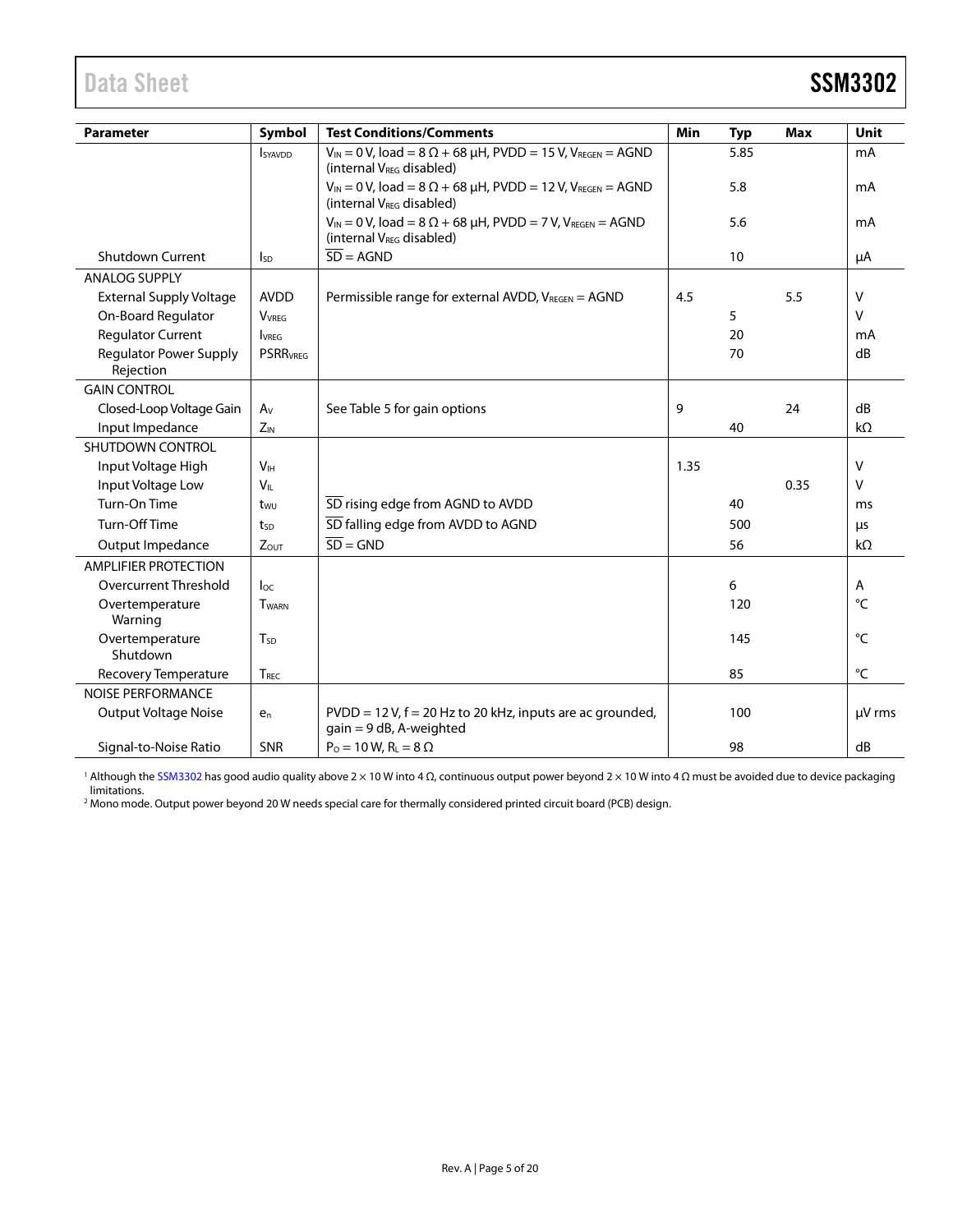## <span id="page-5-0"></span>ABSOLUTE MAXIMUM RATINGS

Absolute maximum ratings apply at 25°C, unless otherwise noted.

### **Table 2.**

| <b>Parameter</b>                     | Rating                               |
|--------------------------------------|--------------------------------------|
| Power Supply Voltage (PVDD)          | $-0.3 V$ to $+25 V$                  |
| Analog Supply Voltage (AVDD)         | $-0.3 V$ to $+6 V$                   |
| Input Voltage                        | $-0.3 V$ to $+6 V$                   |
| <b>ESD Susceptibility</b>            | 4 kV                                 |
| Storage Temperature Range            | $-65^{\circ}$ C to $+150^{\circ}$ C  |
| <b>Operating Temperature Range</b>   | $-40^{\circ}$ C to $+85^{\circ}$ C   |
| Junction Temperature Range           | $-65^{\circ}$ C to +165 $^{\circ}$ C |
| Lead Temperature (Soldering, 60 sec) | 300°C                                |

Stresses above those listed under Absolute Maximum Ratings may cause permanent damage to the device. This is a stress rating only; functional operation of the device at these or any other conditions above those indicated in the operational section of this specification is not implied. Exposure to absolute maximum rating conditions for extended periods may affect device reliability.

### <span id="page-5-1"></span>**THERMAL RESISTANCE**

 $\theta_{JA}$  (junction to air) is specified for the worst-case conditions, that is, a device soldered in a circuit board for surface-mount packages.  $θ<sub>JA</sub>$  and  $θ<sub>JC</sub>$  are determined according to JESD51-9 on a 4-layer printed circuit board (PCB) with natural convection cooling.

### **Table 3. Thermal Resistance**

| Package Type                      | θ」A | $\theta$ Jc | Unit |
|-----------------------------------|-----|-------------|------|
| 40-Lead, 6 mm $\times$ 6 mm LFCSP |     |             | W    |

### <span id="page-5-2"></span>**ESD CAUTION**



ESD (electrostatic discharge) sensitive device. Charged devices and circuit boards can discharge without detection. Although this product features patented or proprietary protection circuitry, damage may occur on devices subjected to high energy ESD. Therefore, proper ESD precautions should be taken to avoid performance degradation or loss of functionality.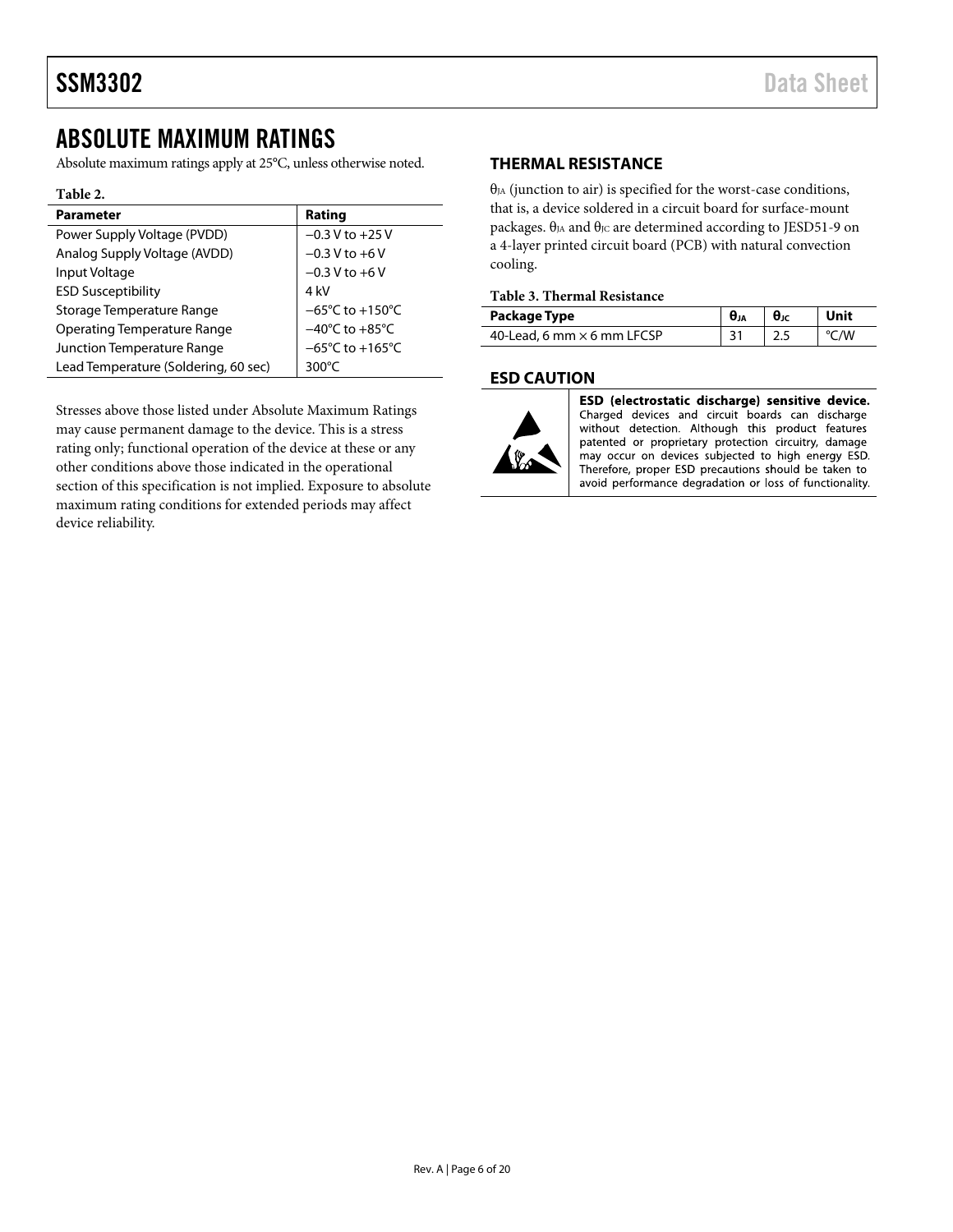## <span id="page-6-0"></span>PIN CONFIGURATION AND FUNCTION DESCRIPTIONS



Figure 2. Pin Configuration (Top Side View)

10198-002

10198-002

### <span id="page-6-1"></span>**Table 4. Pin Function Descriptions**

| Pin No.                | <b>Mnemonic</b>    | <b>Description</b>                                                              |
|------------------------|--------------------|---------------------------------------------------------------------------------|
| $\mathbf{1}$           | BOOTL+             | Bootstrap Input/Output for Left Channel, Noninverting Output.                   |
| 2, 3                   | $OUTL+$            | Noninverting Output for Left Channel.                                           |
| 4, 5                   | OUTL-              | Inverting Output for Left Channel.                                              |
| 6                      | BOOTL-             | Bootstrap Input/Output for Left Channel, Inverting Output.                      |
| 7                      | <b>AGND</b>        | Analog Ground.                                                                  |
| 8                      | VREG/AVDD          | 5 V Regulator Output (if REGEN = high)/AVDD Input (if REGEN = low).             |
| 9                      | <b>SDNL</b>        | Shutdown, Left Channel. Active low digital input.                               |
| 10                     | <b>EDGE</b>        | Edge Control (Low Emission Mode). Active high digital input.                    |
| 11                     | $INL+$             | Noninverting Input for Left Channel.                                            |
| 12                     | $INL-$             | Inverting Input for Left Channel.                                               |
| 13, 18                 | <b>NC</b>          | This pin is not connected internally (see Figure 2).                            |
| 14, 15                 | <b>TEST</b>        | Test Pins. Tie to AGND.                                                         |
| 16                     | <b>MONO</b>        | Mono Output Mode Enable.                                                        |
| 17                     | <b>THERM</b>       | Overtemperature Warning (Open Collector).                                       |
| 19                     | $INR-$             | Inverting Input for Right Channel.                                              |
| 20                     | $INR+$             | Noninverting Input for Right Channel.                                           |
| 21                     | <b>GAIN</b>        | Gain Select from 9 dB to 24 dB.                                                 |
| 22                     | <b>SDNR</b>        | Shutdown, Right Channel. Active low digital input.                              |
| 23                     | <b>REGEN</b>       | 5 V Regulator Enable, Active High.                                              |
| 24                     | <b>AGND</b>        | Analog Ground.                                                                  |
| 25                     | BOOTR-             | Bootstrap Input/Output for Right Channel, Inverting Output.                     |
| 26, 27                 | OUTR-              | Inverting Output for Right Channel.                                             |
| 28, 29                 | OUTR+              | Noninverting Output for Right Channel.                                          |
| 30                     | BOOTR+             | Bootstrap Input/Output for Right Channel, Noninverting Output.                  |
| 31, 32, 33, 38, 39, 40 | <b>PGND</b>        | Power Stage Ground.                                                             |
| 34, 35, 36, 37         | <b>PVDD</b>        | Power Stage Power Supply.                                                       |
|                        | <b>Exposed Pad</b> | Thermal Exposed Pad. Use multiple vias to connect this pad to the ground plane. |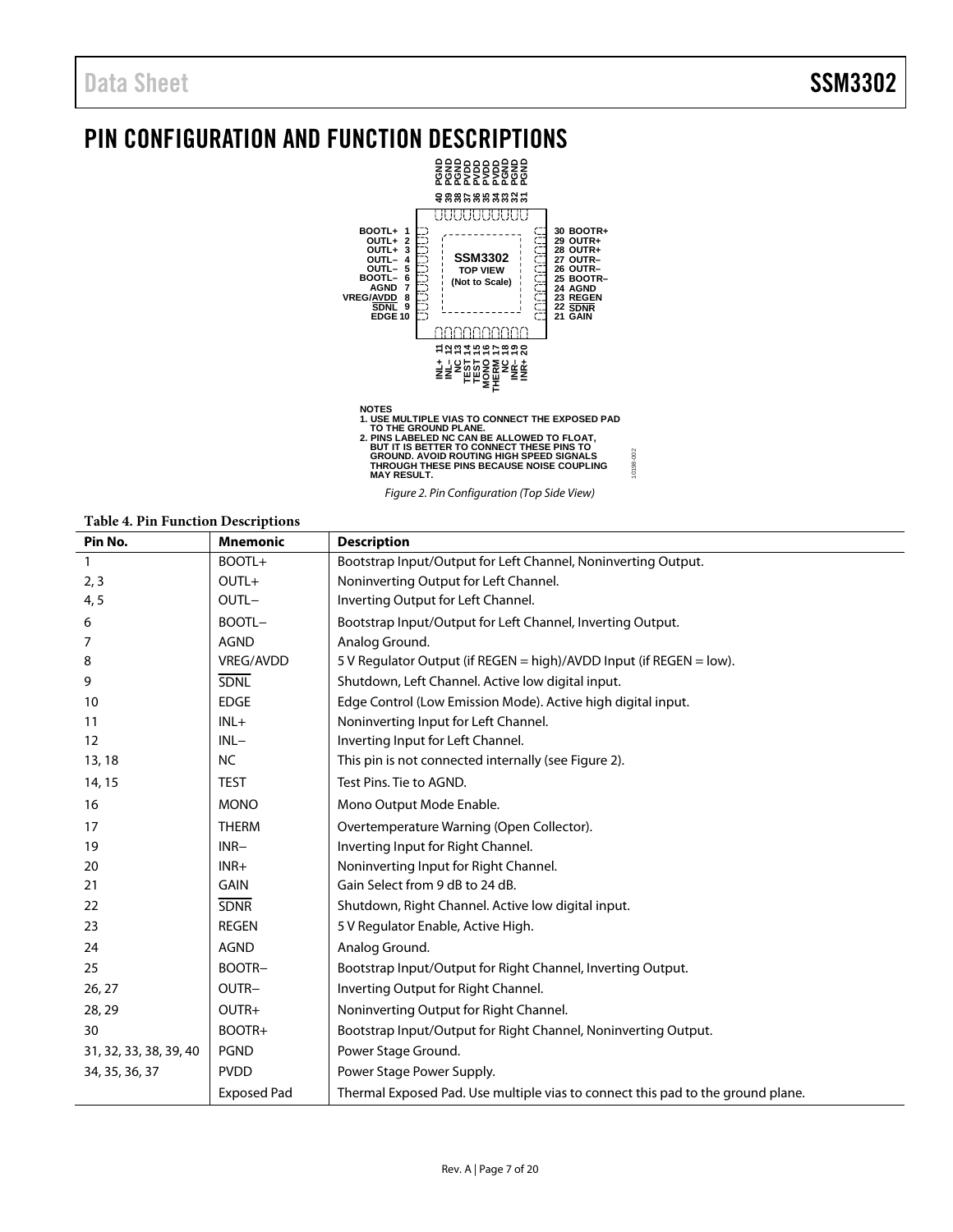## <span id="page-7-0"></span>TYPICAL PERFORMANCE CHARACTERISTICS

Unless otherwise stated, all data at PVDD = 12 V, EDGE = low, MONO = low, REGEN = high, and GAIN = 9 dB.





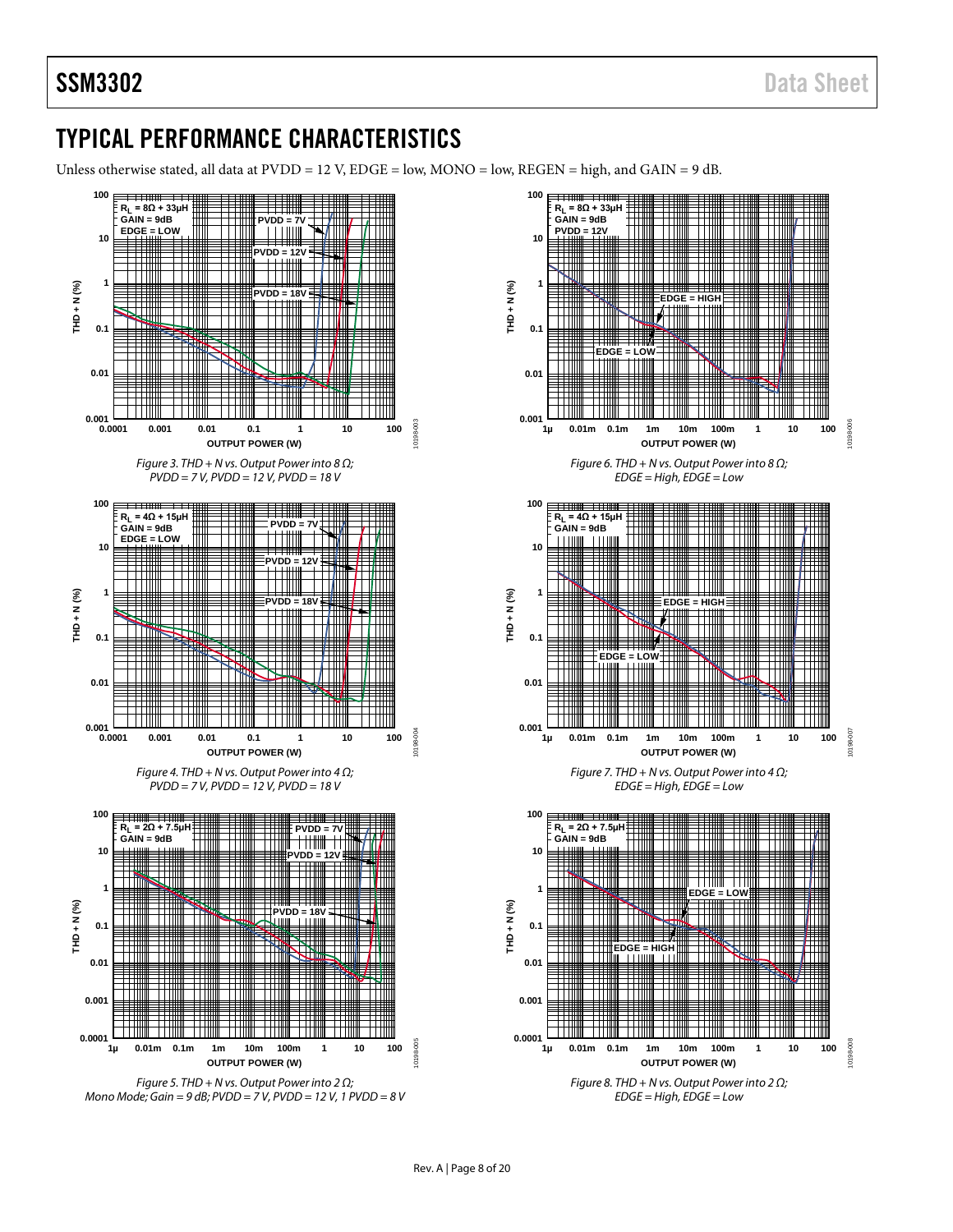

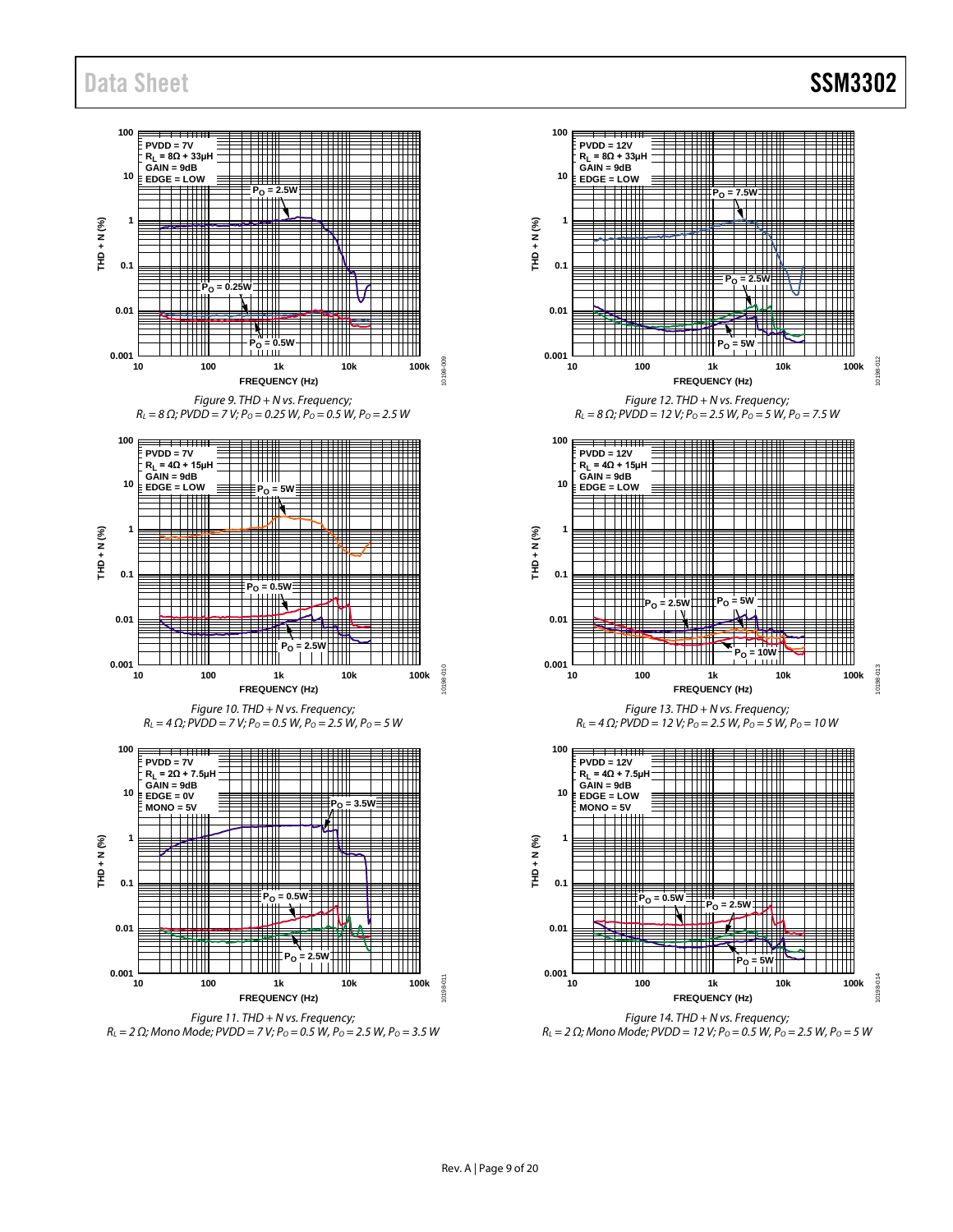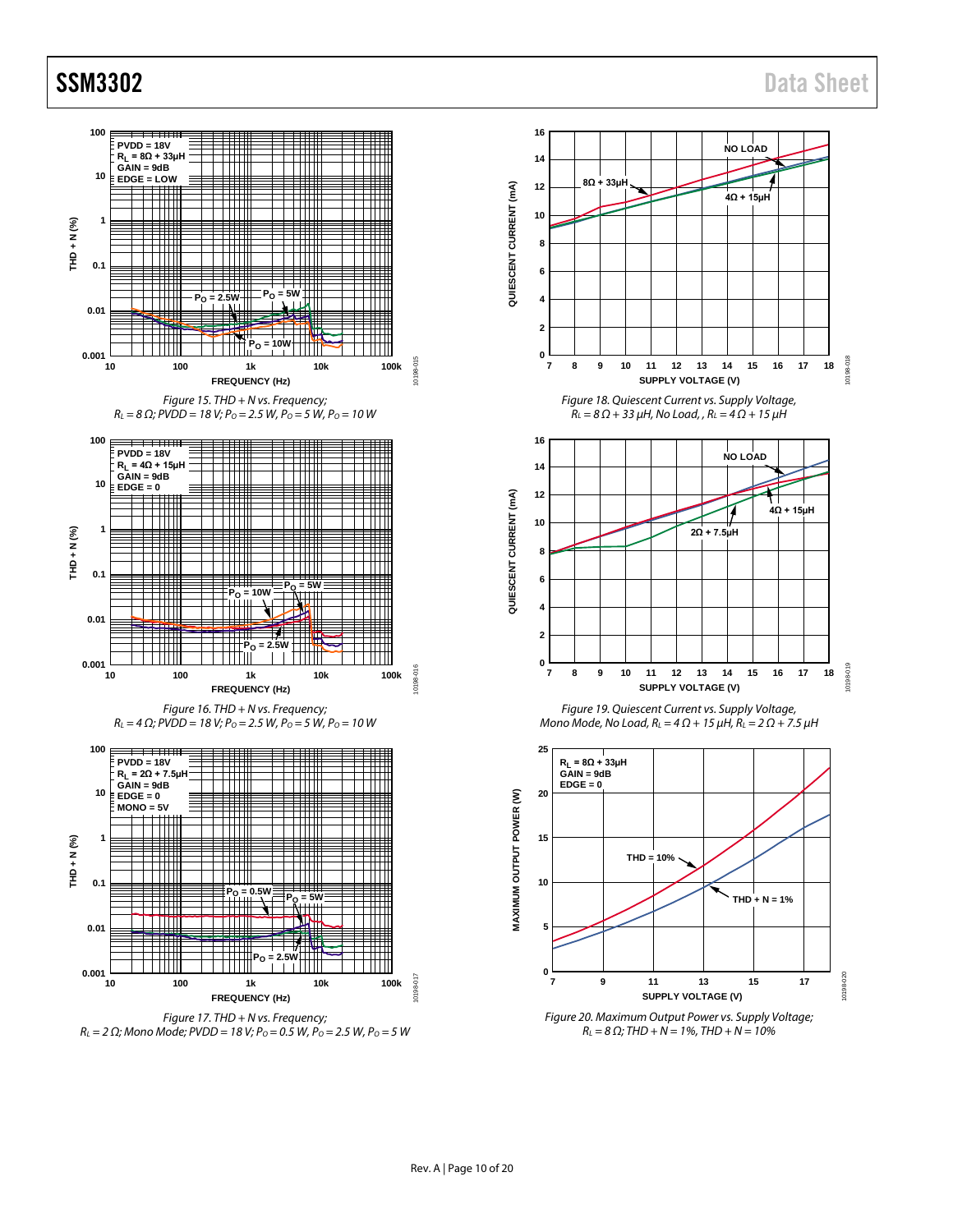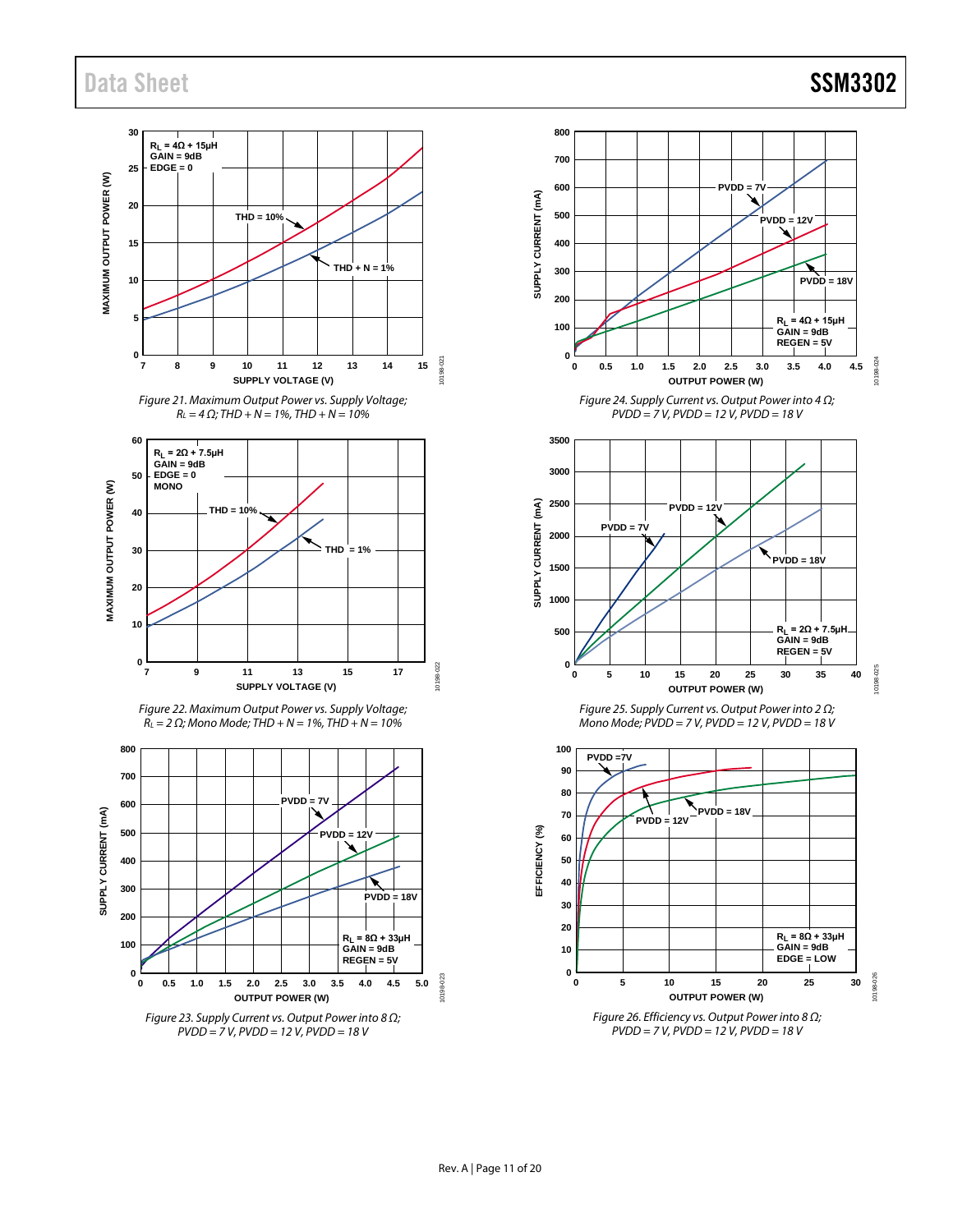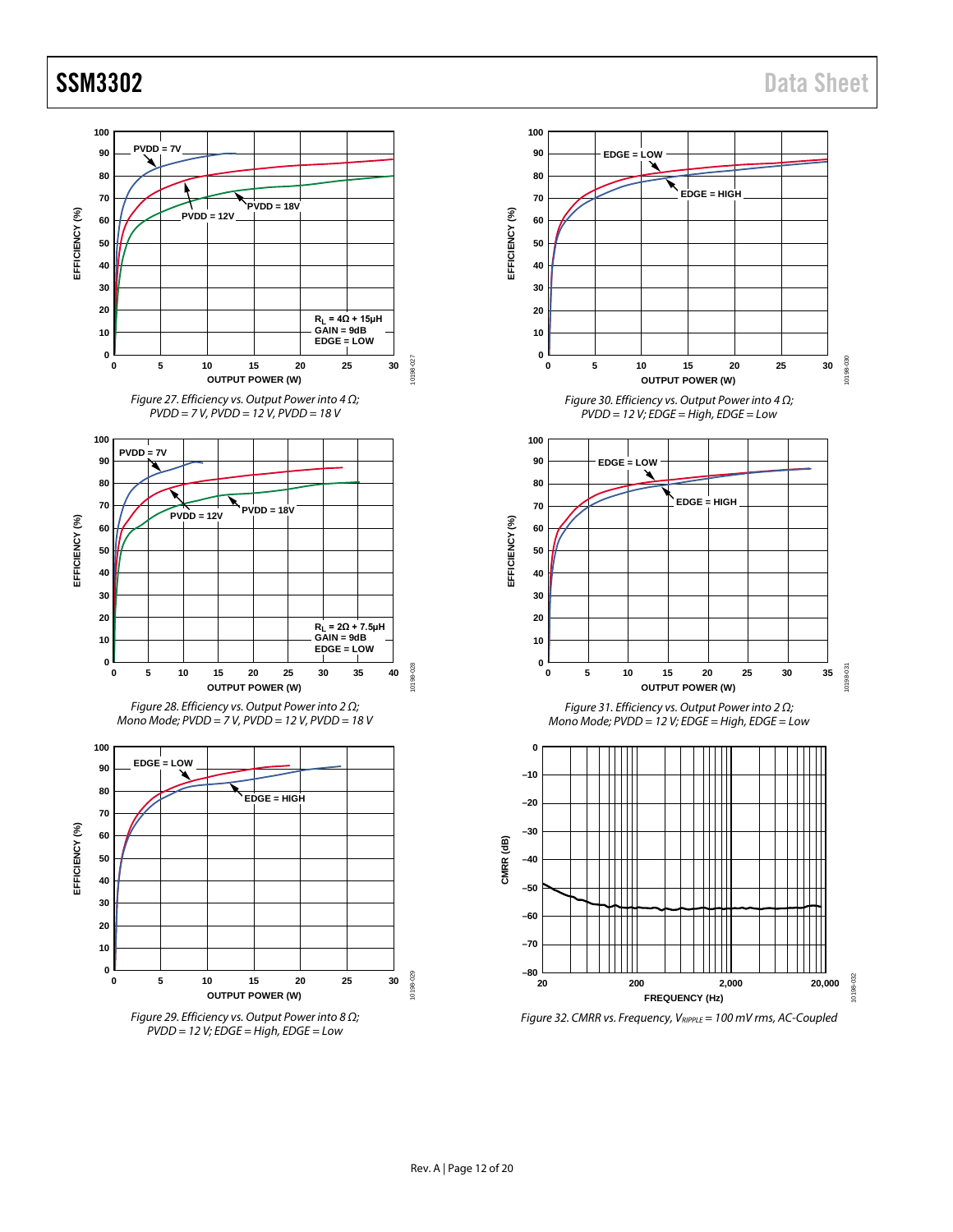





*Figure 35. Turn-On Response (Showing <sup>A</sup> SDNL<sup>E</sup> <sup>A</sup> Pin or <sup>A</sup> SDNR<sup>E</sup> <sup>A</sup> Pin Rising Edge and Output)*



*Figure 36. Turn-Off Response (Showing <sup>A</sup> SDNL<sup>E</sup> <sup>A</sup> Pin or <sup>A</sup> SDNR<sup>E</sup> <sup>A</sup> Pin Falling Edge and Output)*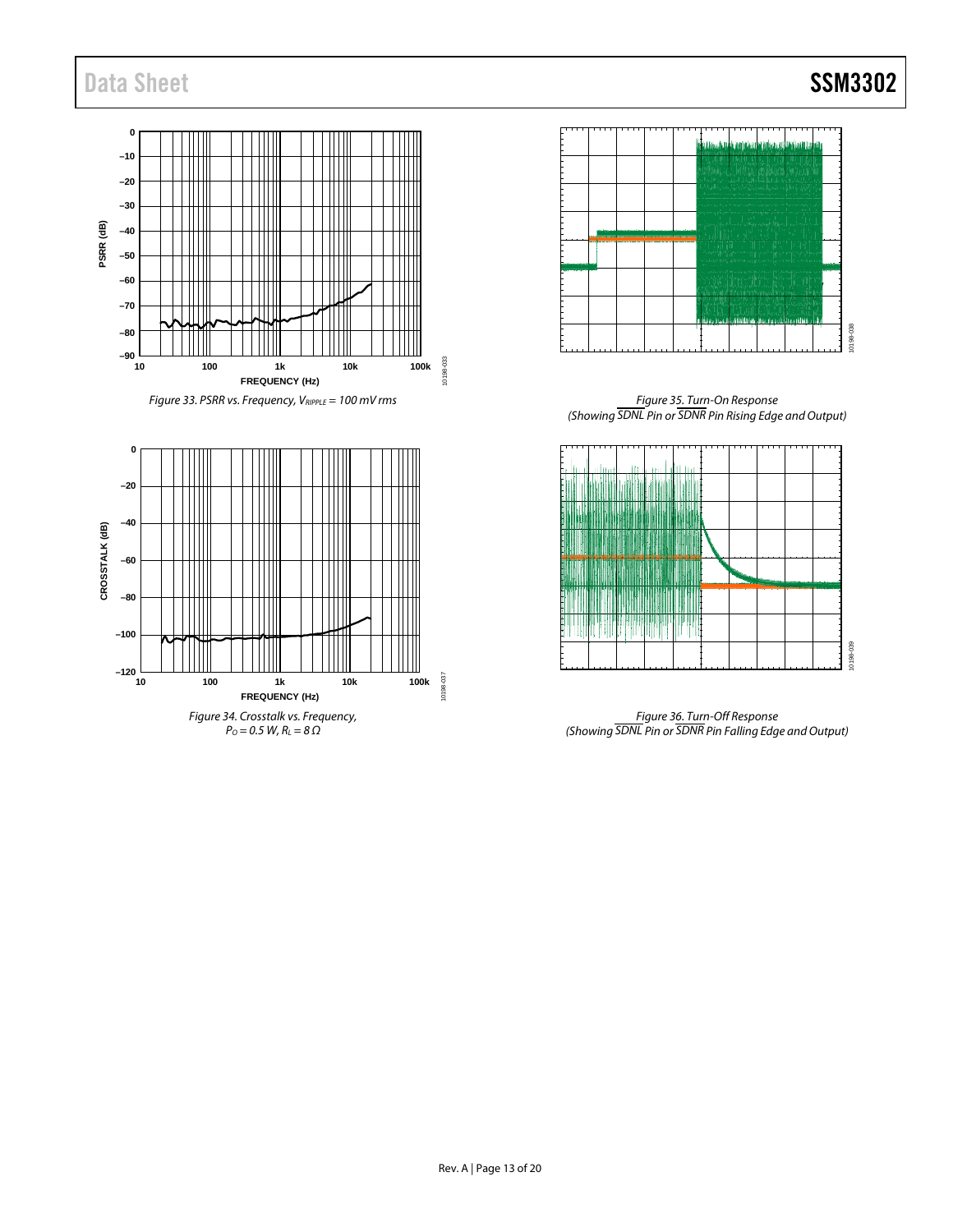## <span id="page-13-0"></span>TYPICAL APPLICATION CIRCUITS



*Figure 37. Stereo Mode Configuration*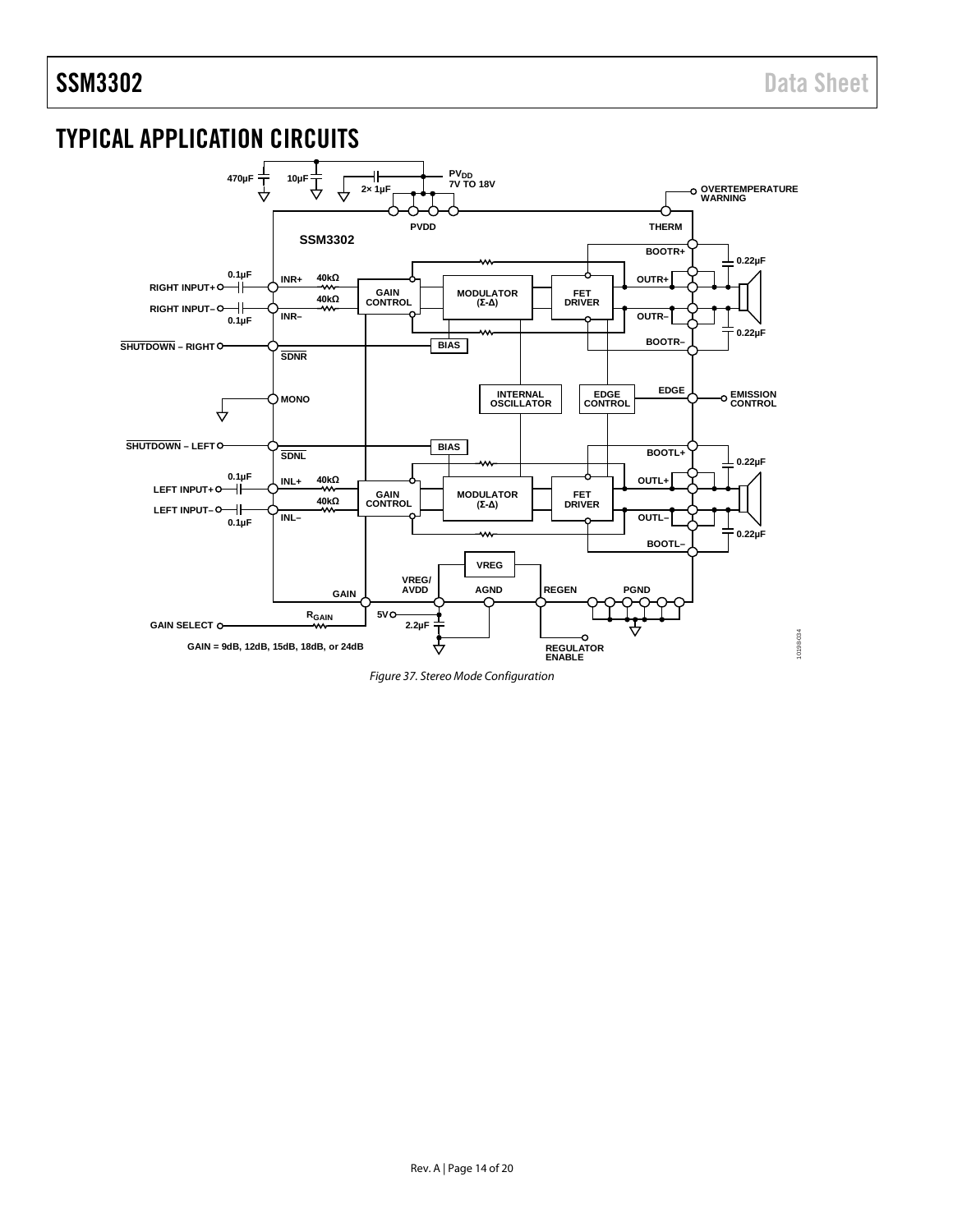

*Figure 38. Mono Mode Configuration*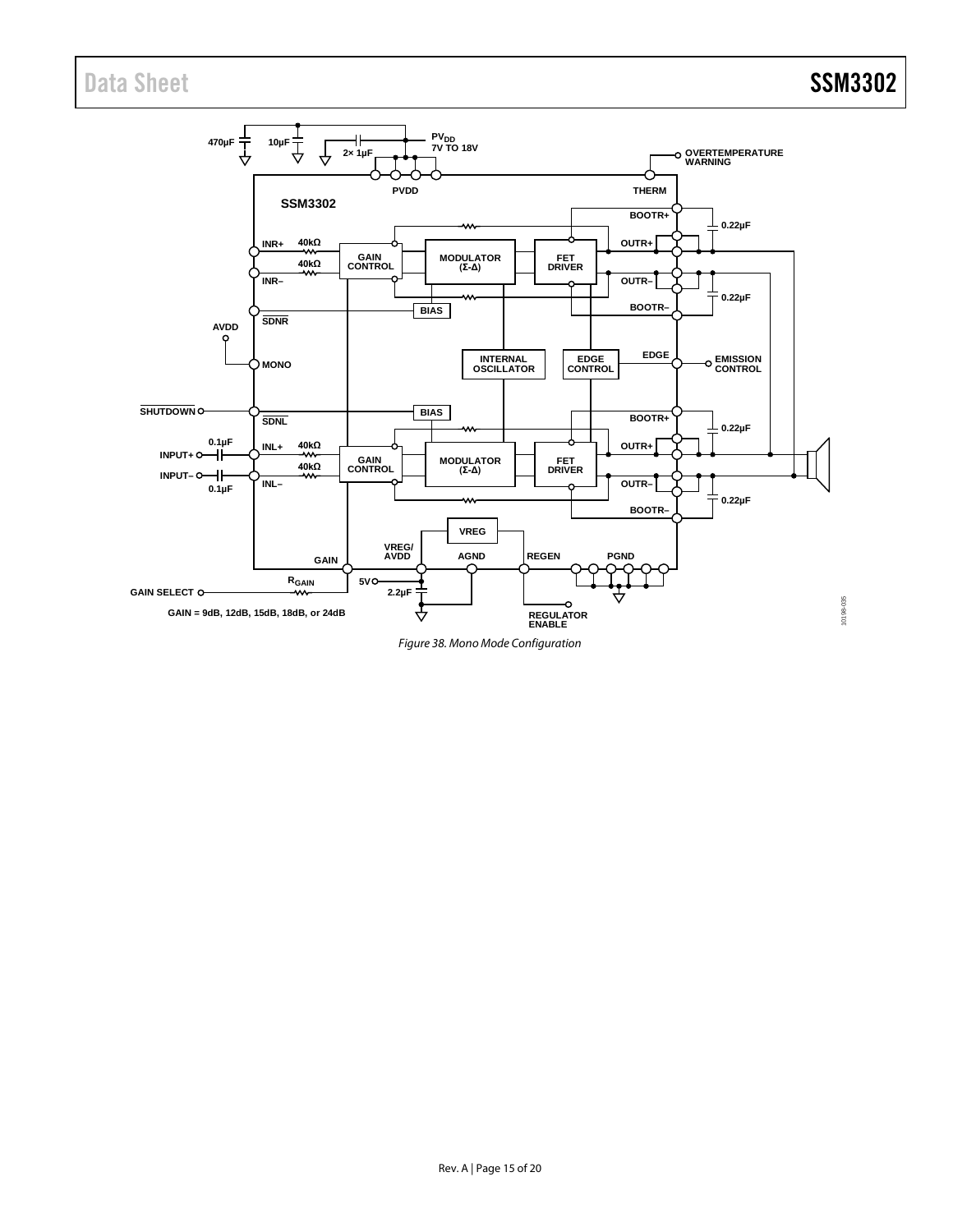## <span id="page-15-1"></span><span id="page-15-0"></span>APPLICATIONS INFORMATION **OVERVIEW**

The [SSM3302 s](http://www.analog.com/SSM3302)tereo Class-D audio amplifier features a filterless modulation scheme that greatly reduces the external component count, conserving board space and reducing system cost. The [SSM3302 d](http://www.analog.com/SSM3302)oes not require an output filter; it relies on the inherent inductance of the speaker coil and the natural filtering of the speaker and human ear to recover the audio component of the square wave output.

Most Class-D amplifiers use some variation of pulse-width modulation (PWM), but th[e SSM3302](http://www.analog.com/SSM3302) uses Σ-Δ modulation to determine the switching pattern of the output devices, resulting in several important benefits. Unlike pulse-width modulators, Σ-Δ modulators do not produce a sharp peak with many harmonics in the AM broadcast band. In addition, Σ-Δ modulation reduces the amplitude of spectral components at high frequencies, reducing EMI emission that might otherwise be radiated by speakers and long cable traces. Due to the inherent spread spectrum nature of Σ-Δ modulation, the need for oscillator synchronization is eliminated for designs incorporating multipl[e SSM3302 a](http://www.analog.com/SSM3302)mplifiers.

The [SSM3302 a](http://www.analog.com/SSM3302)lso integrates overcurrent and overtemperature protection, as well as an overtemperature warning indicator pin.

### <span id="page-15-2"></span>**ANALOG SUPPLY**

The [SSM3302 i](http://www.analog.com/SSM3302)ncludes an integrated low dropout (LDO) linear regulator to generate a 5 V supply for the input stage. This regulator can be enabled using the REGEN pin. This analog supply voltage is available at the VREG/AVDD pin. Connect a 2.2 μF decoupling capacitor from this pin to the AGND pin.

Alternatively, an external 5 V analog supply can be connected to the AVDD pin. In this case, tie REGEN low to disable the internal regulator.

The internal 5 V regulator can supply up to 20 mA of current to the VREG pin if other analog circuits use the same supply. The regulator includes short-circuit protection, but no current limiter or other protection is provided.

### <span id="page-15-3"></span>**GAIN SELECTION**

The preset gain of [SSM3302 c](http://www.analog.com/SSM3302)an be selected between 9 dB and 24 dB with one external resistor and no change to the input impedance. Gain can be further adjusted to a user-defined setting by inserting series external resistors at the inputs. A major benefit of fixed input impedance is that there is no need to recalculate the input corner frequency  $(f_c)$  when gain is adjusted. The same input coupling components can be used for all gain settings.

<span id="page-15-8"></span>

| <b>Gain Setting (dB)</b> | <b>GAIN Pin Configuration</b>     |
|--------------------------|-----------------------------------|
| 24                       | Tie to AVDD                       |
| 18                       | Tie to AVDD through 47 kΩ         |
| 15                       | Open                              |
| -12                      | Tie to AGND through 47 k $\Omega$ |
| 9                        | Tie to AGND                       |
|                          |                                   |

## <span id="page-15-4"></span>**AMPLIFIER PROTECTION**

The [SSM3302 i](http://www.analog.com/SSM3302)ncludes protection circuitry to prevent damage in case of overcurrent and overtemperature conditions. Shorts across the output terminals, or between either terminal and PVDD or PGND, are also detected; in this case, the output transistors do not switch until the fault is removed.

If the temperature exceeds the threshold temperature (approximately 145°C), the chip is disabled until the temperature drops below the recovery threshold (85°C). This hysteresis prevents rapid cycling of the output at high temperatures.

Additionally, a temperature warning signal is available on the THERM pin. If the die temperature rises above 120°C, a logic high is output on this pin.

## <span id="page-15-5"></span>**POP-AND-CLICK SUPPRESSION**

Voltage transients at the outputs of the audio amplifiers may occur when shutdown is activated or deactivated. Voltage transients as small as 10 mV can be heard as an audible pop in the speaker. Clicks and pops are defined as undesirable audible transients generated by the amplifier system that do not come from the system input signal.

Such transients may be generated when the amplifier system changes its operating mode. For example, system power-up and power-down can be sources of audible transients.

The [SSM3302 h](http://www.analog.com/SSM3302)as a pop-and-click suppression architecture that reduces these output transients, resulting in noiseless activation and deactivation.

## <span id="page-15-6"></span>**EMI NOISE**

Th[e SSM3302 u](http://www.analog.com/SSM3302)ses a proprietary modulation and spread spectrum technology to minimize EMI emissions from the device. The [SSM3302 c](http://www.analog.com/SSM3302)an pass FCC Class-B emissions testing with unshielded 20 inch cable using ferrite bead-based filtering. For applications that have difficulty passing FCC Class-B emission tests, the [SSM3302 i](http://www.analog.com/SSM3302)ncludes a modulation select pin (ultralow EMI emission mode) that significantly reduces the radiated emissions at the Class-D outputs, particularly above 100 MHz. Note that reducing the supply voltage greatly reduces radiated emissions.

## <span id="page-15-7"></span>**MONO MODE**

The [SSM3302 c](http://www.analog.com/SSM3302)an also be configured to stack its stereo outputs into a monaural amplifier configuration by enabling the mono output mode using the MONO pin. The user can drive a load as small as 2  $\Omega$  up to 20 W continuous output power—a particularly useful feature for driving the subwoofer in a 2.1 audio system.

To activate this operation, pull up the MONO pin to the level of VREG/AVDD. In mono mode, OUTL+ and OUTR+ (Pin 2/Pin 3 and Pin 28/Pin 29) provide the noninverting output, and OUTL− and OUTR− (Pin 4/Pin 5 and Pin 26/Pin 27) provide the inverting output. While the device is in mono mode, audio input is taken only from the left channel set of inputs: INL+ and INL− (Pin 11 and Pin 12).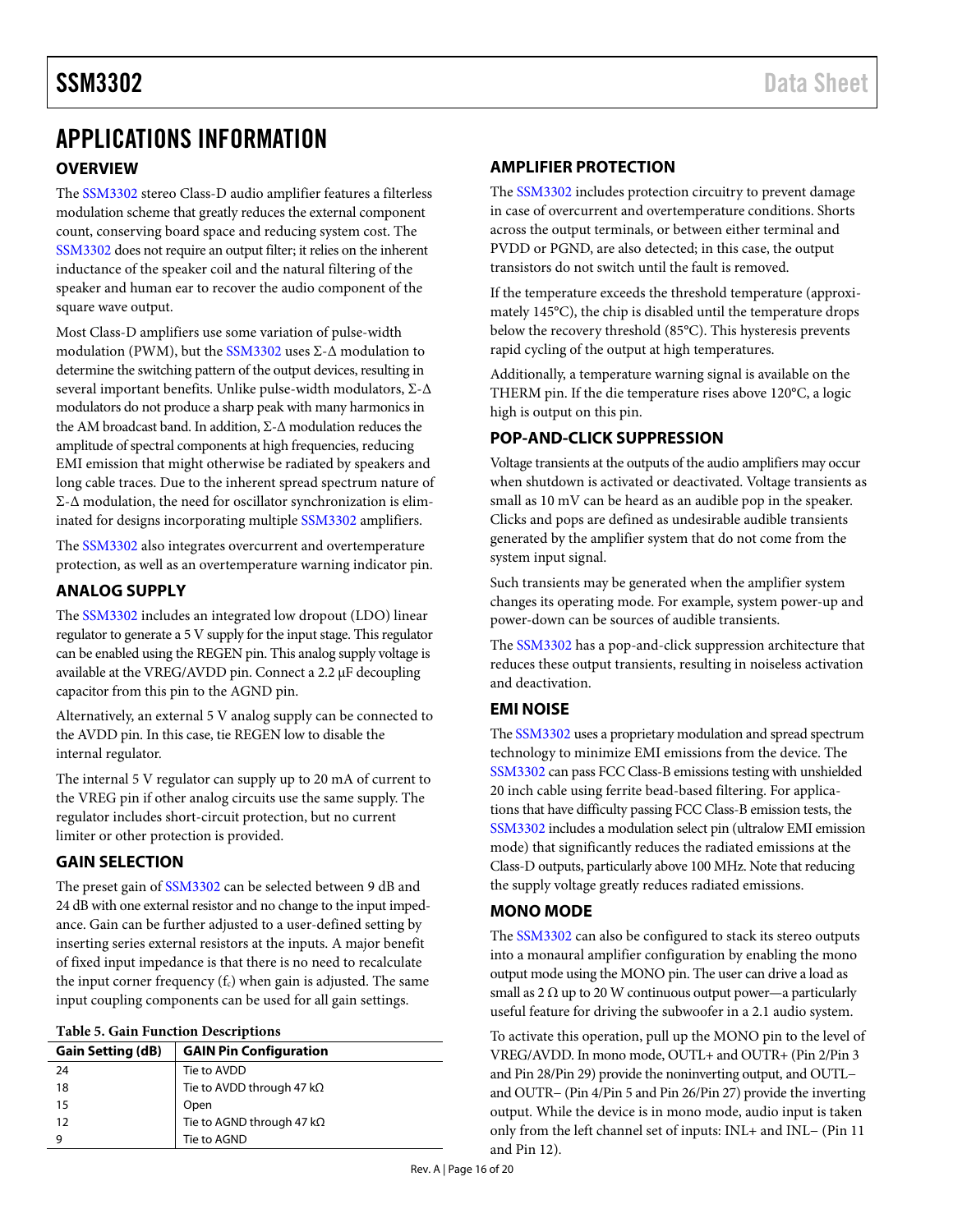Because the mono mode uses output sense circuitry attached to the left channel outputs, run PCB traces directly from the speaker to the left channel outputs and then extend the PCB traces to the right channel outputs.

## <span id="page-16-0"></span>**OUTPUT MODULATION DESCRIPTION**

The [SSM3302](http://www.analog.com/SSM3302) uses three-level, Σ-Δ output modulation. Each output can swing from PGND to PVDD and vice versa. Ideally, when no input signal is present, the output differential voltage is 0 V because there is no need to generate a pulse. In a real-world situation, however, there are always noise sources present.

Due to this constant presence of noise, a differential pulse is occasionally generated in response to this stimulus. A small amount of current flows into the inductive load when the differential pulse is generated. However, most of the time, the output differential voltage is 0 V. This feature ensures that the current flowing through the inductive load is small.

When the user sends an input signal, an output pulse is generated to follow the input voltage. The differential pulse density is increased by raising the input signal level. [Figure 39](#page-16-4) depicts threelevel, Σ-Δ output modulation with and without input stimulus.



## <span id="page-16-4"></span><span id="page-16-1"></span>**LAYOUT**

As output power increases, care must be taken to lay out PCB traces and wires properly among the amplifier, load, and power supply; a poor layout increases voltage drops, consequently decreasing efficiency. A good practice is to use short, wide PCB tracks to decrease voltage drops and minimize inductance. For lowest DCR

and minimum inductance, ensure that track widths are at least 200 mil for every inch of length and use 1 oz. or 2 oz. copper. Use large traces for the power supply inputs and amplifier outputs. Proper grounding guidelines help to improve audio performance, minimize crosstalk between channels, and prevent switching noise from coupling into the audio signal.

To maintain high output swing and high peak output power, ensure that the PCB traces that connect the output pins to the load and supply pins are as wide as possible to maintain the minimum trace resistances. It is also recommended that a large ground plane be used for minimum impedances. In addition, good PCB layout isolates critical analog paths from sources of high interference. High frequency circuits (analog and digital) should be separated from low frequency circuits.

Properly designed multilayer PCBs can reduce EMI emission and increase immunity to the RF field by a factor of 10 or more compared with double-sided boards. A multilayer board allows a complete layer to be used for the ground plane, whereas the ground plane side of a double-sided board is often disrupted by signal crossover.

If the system has separate ground planes for small signal and high power connections, there should be no overlap between these planes. Stitch the power plane to the [SSM3302](http://www.analog.com/SSM3302) exposed pad using multiple vias. Proper layout improves heat conduction into the board, allowing operation at larger output power levels without overtemperature issues.

## <span id="page-16-2"></span>**INPUT CAPACITOR SELECTION**

Input capacitors are required if the input signal is not biased within the recommended input dc common-mode voltage range, if high-pass filtering is needed, or if a single-ended source is used. If high-pass filtering is needed at the input, the input capacitor and the input resistor of the [SSM3302](http://www.analog.com/SSM3302) form a high-pass filter with a corner frequency determined by the following equation:

$$
f_C = 1/(2\pi \times R_{IN} \times C_{IN})
$$

The input capacitor can significantly affect the performance of the circuit. Failure to use input capacitors degrades the output offset of the amplifier.

## <span id="page-16-3"></span>**BOOTSTRAP CAPACITORS**

The output stage of th[e SSM3302](http://www.analog.com/SSM3302) uses a high-side NMOS driver, rather than PMOS driver. To generate the gate drive voltage for the high-side NMOS driver, a bootstrap capacitor for each output terminal acts as a floating power supply for the switching cycle. Using 0.22 μF ceramic capacitors with a voltage rating of 35 V or greater is recommended.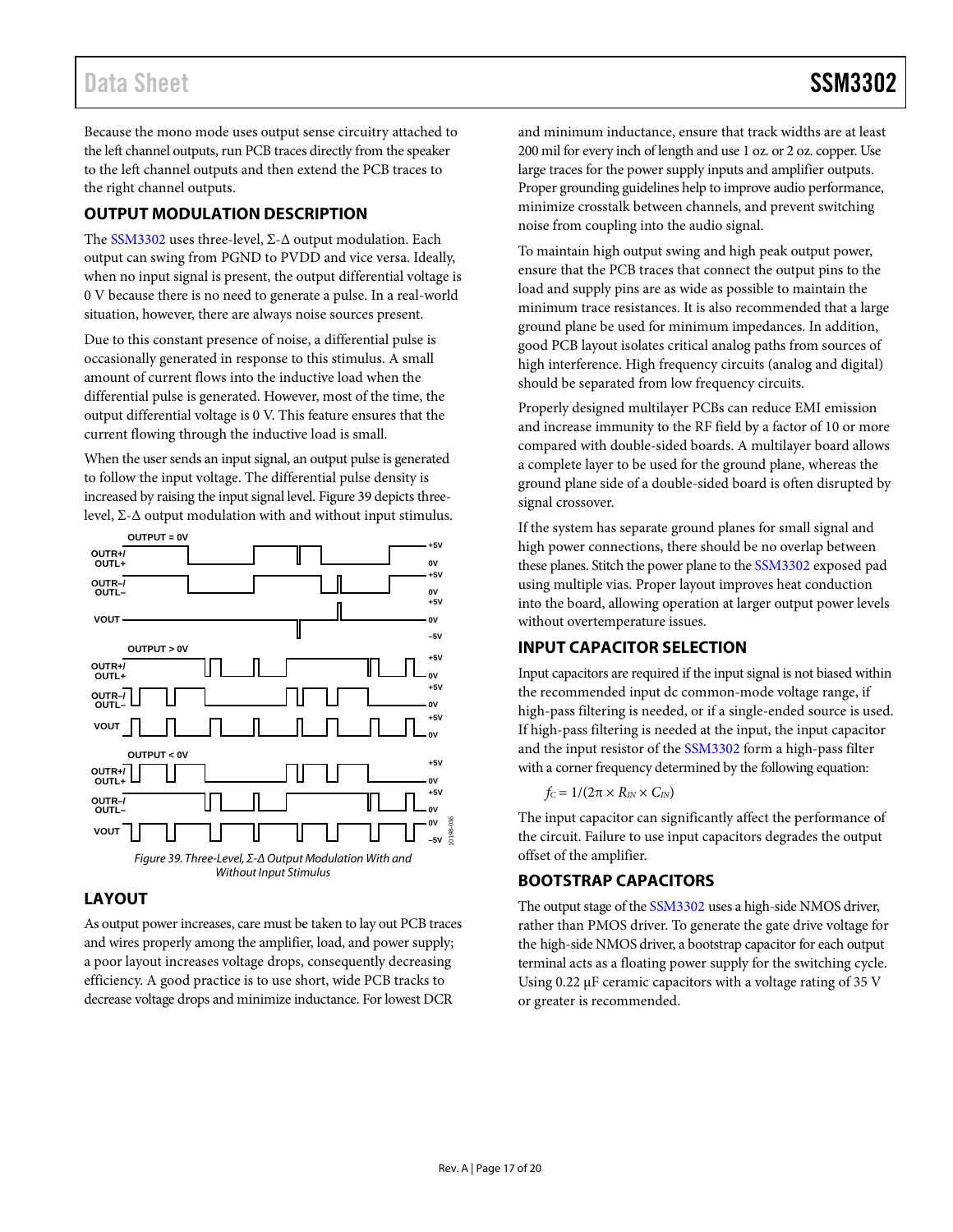## <span id="page-17-0"></span>**POWER SUPPLY DECOUPLING**

To ensure high efficiency, low total harmonic distortion, and high power supply rejection ratio, proper power supply decoupling is necessary. Noise transients on the power supply lines are short-duration voltage spikes. These spikes can contain frequency components that extend into the hundreds of megahertz. Decouple the power supply input with a good quality, low ESL, low ESR bulk capacitor larger than 220 µF. This capacitor bypasses low frequency noises to the ground plane.

For high frequency transient noises, place two separate 1 µF capacitors as close as possible to the PVDD pins of the device. Connect one of the 1 µF capacitors between the left-side PVDD terminals and PGND terminals, and connect the other 1 µF capacitor between the right-side PVDD terminals and PGND terminals. Placing the decoupling capacitor as close as possible to the [SSM3302](http://www.analog.com/SSM3302) helps to achieve the best performance.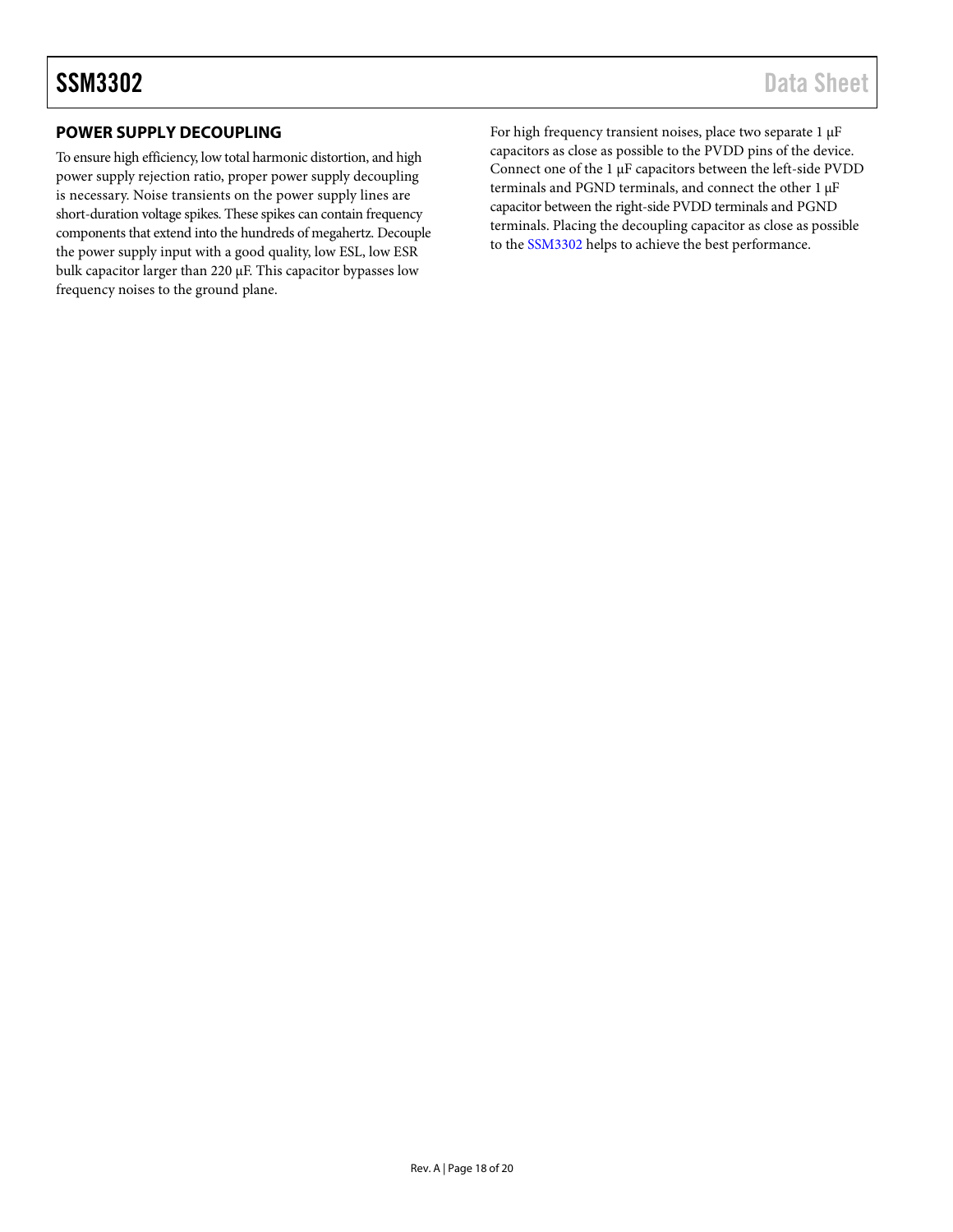## <span id="page-18-0"></span>OUTLINE DIMENSIONS



Figure 40. 40-Lead Lead Free Chip Scale Package [LFCSP\_WQ]  $6$  mm  $\times$  6 mm Body, Very Very Thin Quad (CP-40-10) Dimensions shown in millimeters

## <span id="page-18-1"></span>**ORDERING GUIDE**

| Model <sup>1</sup> | Temperature Range                  | <b>Package Description</b>                      | <b>Package Option</b> |
|--------------------|------------------------------------|-------------------------------------------------|-----------------------|
| SSM3302ACPZ        | $-40^{\circ}$ C to $+85^{\circ}$ C | 40-Lead Lead Free Chip Scale Package [LFCSP WQ] | $CP-40-10$            |
| SSM3302ACPZ-RL     | $-40^{\circ}$ C to $+85^{\circ}$ C | 40-Lead Lead Free Chip Scale Package [LFCSP WQ] | $CP-40-10$            |
| SSM3302ACPZ-R7     | $-40^{\circ}$ C to $+85^{\circ}$ C | 40-Lead Lead Free Chip Scale Package [LFCSP WQ] | $CP-40-10$            |
| EVAL-SSM3302Z      |                                    | <b>Evaluation Board</b>                         |                       |

1 Z = RoHS Compliant Part.